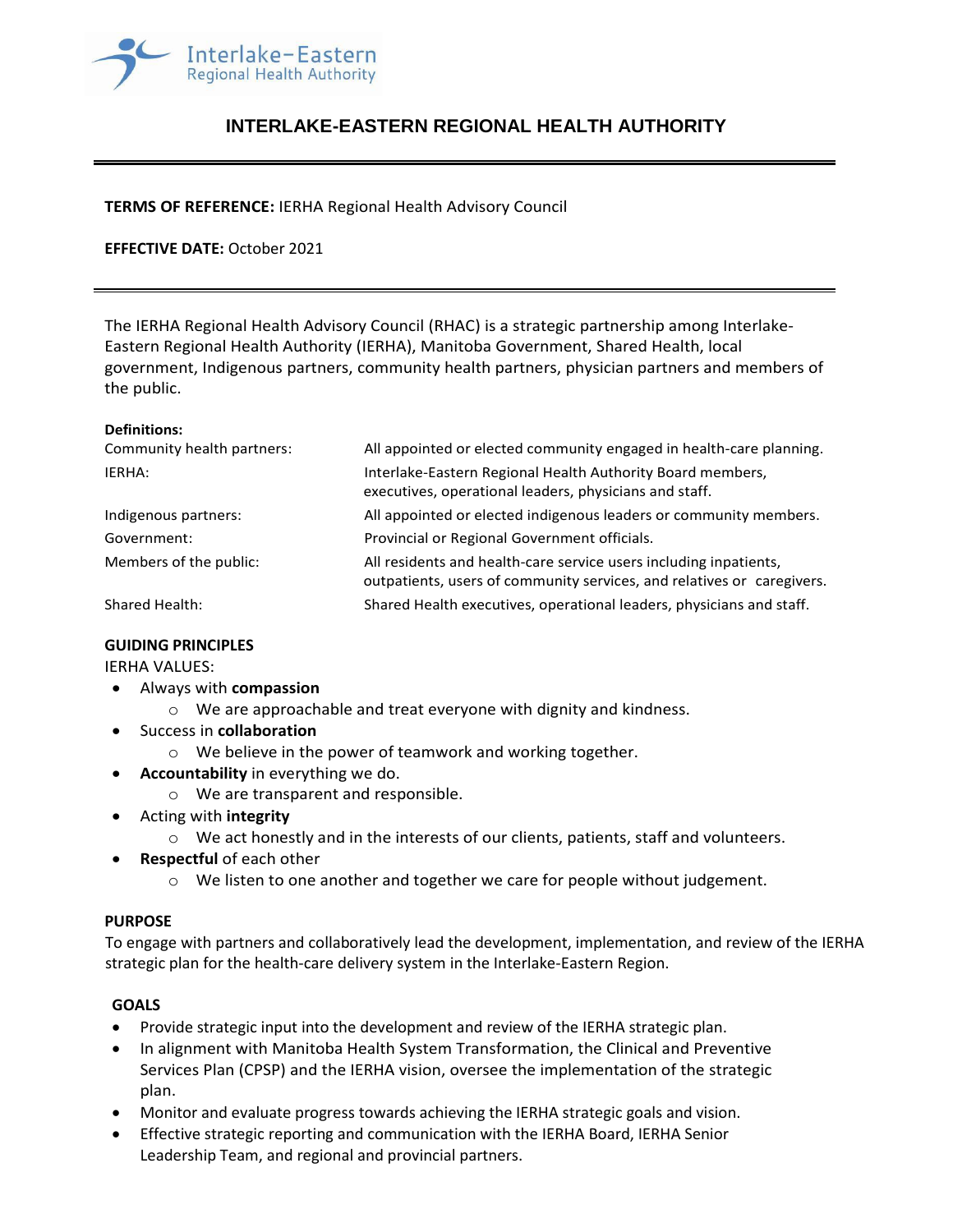

# **INTERLAKE-EASTERN REGIONAL HEALTH AUTHORITY**

**TERMS OF REFERENCE:** IERHA Regional Health Advisory Council

**EFFECTIVE DATE:** October 2021

#### **MEMBERSHIP**

- IERHA CEO (Co-chair) (1)
- Regional Health Council member (Co-chair) (1)
- IERHA Board Liaison (1)
- IERHA Strategic Steering Committees' Leads (6)
- IERHA Communications Lead (1)
- IERHA CPSP Implementation Team (2)
- Physicians (5)
- IERHA Staff (4)
- Interlake-Eastern Health Foundation (IEHF) (1)
- Manitoba Health and Seniors Care (MHSC) (1)
- Manitoba Mental Health, Wellness and Recovery (MHWR) (1)
- Shared Health members (1)
- Government (1 per MLA/City/RM/Town)
- Indigenous Partners (5)
- Community Health Partners (2)
- Local Health Involvement Group (LHIG) (3)



#### **MEETING LOGISTICS**

- Meetings will take place four (4) times per year, or at the call of the Co-chairs.
- Meetings will be held virtually and at least once per year in person.

#### **Minutes and administrative support**

• Administrative support, including recording of minutes, scheduling of meetings & logistics, and general administrative support to the Chair will be provided by the Interlake-Eastern RHA.

#### **ACCOUNTABILITY**

• This Regional Health Advisory Council is accountable to the IERHA CEO.